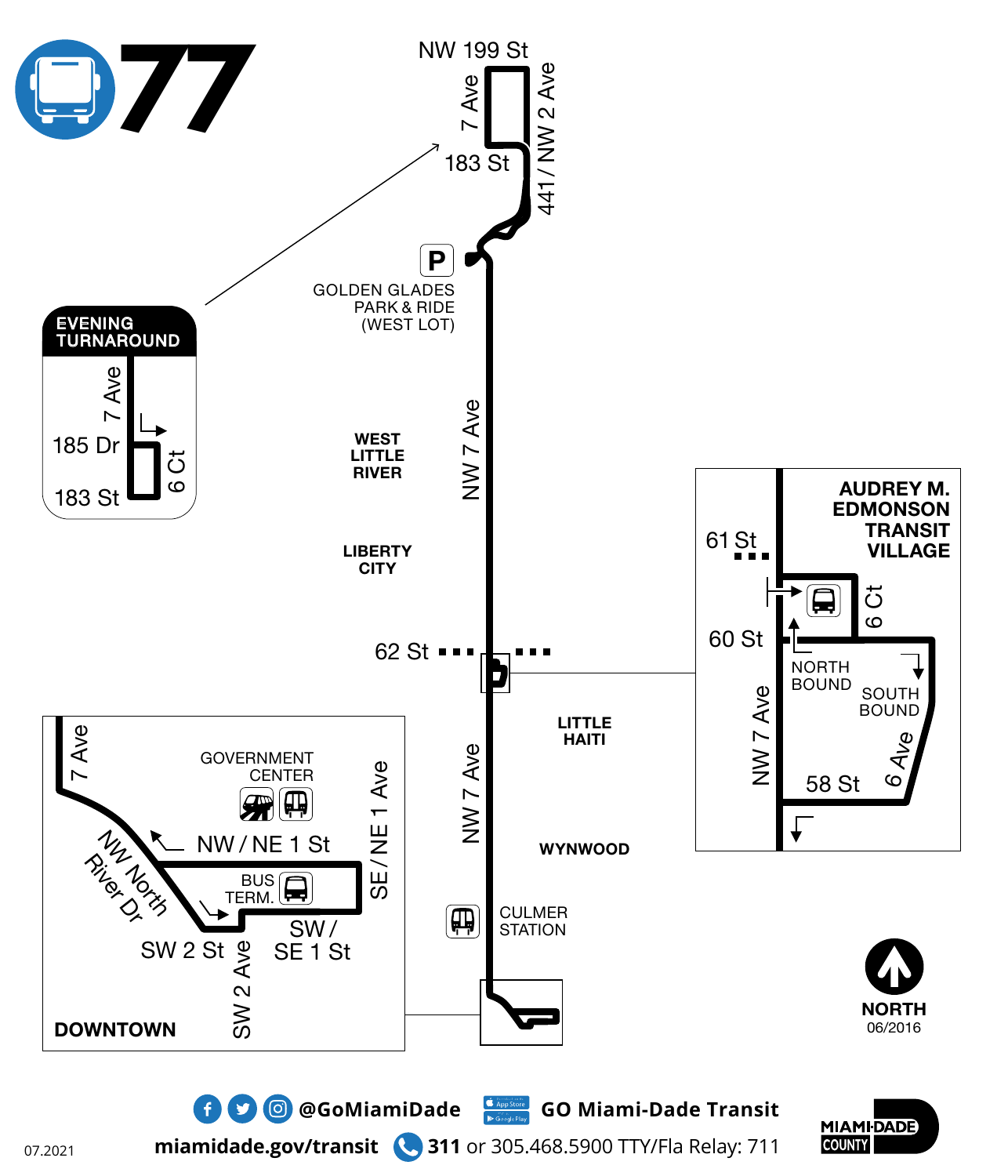

**miamidade.gov/transit 311** or 305.468.5900 TTY/Fla Relay: 711 **EXAMPLE OF A GOOG COMIAMIDAde COMIAMI-Dade Transit** 

| <b>WEEKDAYS</b> / DIAS LABORABLES / LACÈMEN |                                                      |                                                                                                                      |                                                    |                                                                                                     |                   |                                  |                                                                                           |                                                                                        |                                                                       |                                                       |                                                        |                               |                                                                           |                                                                           |                               |              |       |                               |                               |                |       |               |      |  |
|---------------------------------------------|------------------------------------------------------|----------------------------------------------------------------------------------------------------------------------|----------------------------------------------------|-----------------------------------------------------------------------------------------------------|-------------------|----------------------------------|-------------------------------------------------------------------------------------------|----------------------------------------------------------------------------------------|-----------------------------------------------------------------------|-------------------------------------------------------|--------------------------------------------------------|-------------------------------|---------------------------------------------------------------------------|---------------------------------------------------------------------------|-------------------------------|--------------|-------|-------------------------------|-------------------------------|----------------|-------|---------------|------|--|
|                                             | <b>SOUTHBOUND</b><br><b>RUMBO SUR/ DIREKSYON SID</b> |                                                                                                                      |                                                    | EVERY/CADA/CHAK<br>15 min Average/Promedio/MWAYÈN                                                   |                   |                                  |                                                                                           | <b>MORNING MAÑANA / MATEN</b>                                                          |                                                                       | AM PM                                                 |                                                        |                               | EVERY/CADA/CHAK<br>15 min AVERAGE/PROMEDIO/MWAYÈN<br><b>FROM DESDE/DE</b> | TO HASTA/A                                                                | <b>EVENING / NOCHE / ASWE</b> |              |       |                               |                               |                |       |               |      |  |
|                                             | NW 7 Ave & 183 St                                    | 4:52                                                                                                                 | <b>FROM DESDE/DE</b><br>TO HASTA/A<br>9:37<br>5:14 |                                                                                                     |                   | 10:05<br>10:21<br>10:46<br>10:59 |                                                                                           | 11:23                                                                                  | 11:37<br>12:06                                                        |                                                       | 12:21                                                  | 12:49                         | 6:37                                                                      | 7:09                                                                      | 7:39                          | 8:11         | 8:49  | 9:20                          | 9:50                          | 10:50          | 11:51 | 2:58          |      |  |
|                                             | NW 199 St & 2 Ave                                    | 4:56                                                                                                                 | 5:18<br>7:53                                       |                                                                                                     |                   | 8:34<br>8:14                     | 8:57<br>9:15                                                                              | 9:43                                                                                   | 10:27<br>11:05                                                        | 11:43                                                 | 12:27                                                  | 1:08                          | 1:39                                                                      | 6:12                                                                      | 6:43                          | 7:15<br>7:45 | 8:17  | 8:55                          | 9:25                          | 9:55           | 10:55 | 11:56         | 3:02 |  |
|                                             |                                                      |                                                                                                                      | <b>FROM DESDE/DE</b>                               | EVERY/CADA/CHAK<br>8 min Average/Promedio/MWAYÈN                                                    | TO HASTA/A        | <b>FROM DESDE/DE AM</b>          | EVERY/CADA/CHAK<br><b>20 min AVERAGE/PROMEDIO/MWAYEN</b><br><b>PM</b><br><b>TO HASTA/</b> | <b>FROM</b> DESDE/DE                                                                   | EVERY/CADA/CHAK<br><b>8 min AVERAGE/PROMEDIO/MWAYÈN</b><br>TO HASTA/A | <b>FROM DESDE/DE</b>                                  | EVERY/CADA/CHAK<br>15 min Average/Promedio/MWAYÈN      | TO HASTA/A                    |                                                                           |                                                                           |                               |              |       | <b>EVENING / NOCHE / ASWE</b> |                               |                |       |               |      |  |
|                                             | NW 2 Ave & 183 St                                    | 4:35                                                                                                                 |                                                    | 5:00<br>9:30                                                                                        |                   | 9:50                             | 1:15                                                                                      |                                                                                        | 5:02                                                                  | 5:17                                                  |                                                        | 6:49                          | 7:20                                                                      | 7:50                                                                      | 8:22                          | 9:00         |       | 9:30                          | 10:00                         | 11:00          | 12:01 |               | 3:06 |  |
| $\blacksquare$ $\blacksquare$               | Golden Glades (East Lot)                             | 4:40                                                                                                                 |                                                    | 5:07<br>9:37                                                                                        |                   | 9:57                             | 1:22                                                                                      |                                                                                        | 5:10                                                                  | 5:25                                                  |                                                        | 6:57                          | 7:27                                                                      | 7:57                                                                      | 8:29                          | 9:06         |       | 9:36                          | 10:06                         | 11:06          |       | 3:12<br>12:07 |      |  |
|                                             | NW 7 Ave & 135 St                                    | 4:45                                                                                                                 |                                                    | 5:12<br>9:45                                                                                        |                   | 1:29<br>10:05                    |                                                                                           | 1:43<br>5:18                                                                           |                                                                       | 5:33                                                  |                                                        | 7:05                          | 7:35                                                                      | 8:05                                                                      | 8:37                          | 9:12         |       | 9:42                          | 10:12                         | 11:12          | 12:12 |               | 3:17 |  |
|                                             | NW 7 Ave & 79 St                                     | 4:57                                                                                                                 |                                                    | 5:24<br>10:04                                                                                       |                   | 10:24                            | 1:46                                                                                      |                                                                                        | 2:00<br>5:35                                                          |                                                       | 5:50                                                   | 7:22                          | 7:52                                                                      | 8:22                                                                      | 8:54                          | 9:25         |       | 9:55                          | 10:25                         | 11:25          | 12:24 |               | 3:29 |  |
| $\blacksquare$ $\blacksquare$               | <b>Edmonson Transit Village</b>                      | 5:00                                                                                                                 |                                                    | 5:28<br>10:11                                                                                       |                   | 10:31                            | 1:52                                                                                      |                                                                                        | 5:42                                                                  | 5:57                                                  |                                                        | 7:28                          | 7:58                                                                      | 8:28                                                                      |                               | 9:30         |       | 10:00                         | 10:30                         | 11:30<br>12:29 |       |               | 3:34 |  |
|                                             | NW 7 Ave & 35 St                                     | 5:05                                                                                                                 |                                                    | 5:34<br>10:20                                                                                       |                   | 10:40<br>2:00                    |                                                                                           | 2:14                                                                                   | 5:50                                                                  |                                                       | 6:05                                                   | 7:36                          | 8:06<br>8:36                                                              |                                                                           | 9:07                          | 9:37         |       | 10:07                         | 10:37                         | 11:37<br>12:35 |       |               | 3:40 |  |
|                                             | NW 7 Ave & 11 St                                     | 5:11                                                                                                                 |                                                    | 5:40<br>10:28                                                                                       |                   | 10:48                            | 2:08<br>2:22                                                                              |                                                                                        | 5:57                                                                  | 6:12                                                  |                                                        | 7:43                          | 8:13                                                                      | 8:43                                                                      | 9:13                          | 9:43         |       | 10:43<br>10:13                |                               | 11:43<br>12:40 |       |               | 3:45 |  |
| 夏日                                          | <b>Government Center</b>                             | 5:23                                                                                                                 | 5:53                                               |                                                                                                     | 10:48             | 11:08                            | 2:28                                                                                      | 2:42                                                                                   | 6:13                                                                  | 6:28                                                  |                                                        | 7:58                          | 8:28                                                                      | 8:58                                                                      | 9:28                          | 9:58         |       | 10:28                         | 10:58                         | 11:58          | 12:55 |               | 4:00 |  |
|                                             | <b>NORTHBOUND</b><br>RUMBO NORTE/ DIREKSYON NO       | EVERY/CADA/CHAK<br><b>MORNING</b><br><b>10 min AVERAGE/PROMEDIO/MWAYÈN</b><br><b>MAÑANA / MATEN</b><br>FROM DESDE/DE |                                                    |                                                                                                     | <b>TO HASTA/A</b> | <b>FROM DESDE/DE</b>             | EVERY/CADA/CHAK<br>8 min AVERAGE/PROMEDIO/MWAYER<br>TO HASTA/A                            | EVERY/CADA/CHAK<br><b>20 min</b> AVERAGE/PROMEDIO/MWAYÈN<br><b>FROM DESDE/DE AM PM</b> | TO HASTA.                                                             | 8 min AVERAGE/PROMEDIO/MWAYÈN<br><b>FROM DESDE/DE</b> | EVERY/CADA/CHAK<br>TO HASTA/A                          |                               | <b>FROM DESDE/DE</b>                                                      | EVERY/CADA/CHAK<br>15 min AVERAGE/PROMEDIO/MWAYÈN<br><b>TO HASTA/A</b>    |                               |              |       |                               | <b>EVENING / NOCHE / ASWÈ</b> |                |       |               |      |  |
| <b>De</b>                                   | Government Center                                    | 5:25                                                                                                                 | 5:45                                               | 6:00                                                                                                | 7:10              | 7:18                             | 10:50                                                                                     | 11:10                                                                                  | 2:30                                                                  | 2:44                                                  | 5:56                                                   | 6:05                          | 6:15                                                                      | 8:00                                                                      | 8:30                          | 9:00         | 9:30  | 10:00                         | 10:30                         | 11:07          | 12:10 | 1:10          | 4:10 |  |
|                                             | NW 7 Ave & 11 St                                     | 5:29                                                                                                                 | 5:49                                               | 6:05                                                                                                | 7:15              | 7:23                             | 10:55                                                                                     | 11:16                                                                                  | 2:36                                                                  | 2:50                                                  | 6:02                                                   | 6:11                          | 6:21                                                                      | 8:05                                                                      | 8:35                          | 9:05         | 9:35  | 10:05                         | 10:35                         | 11:12          | 12:14 | 1:14          | 4:14 |  |
|                                             | NW 7 Ave & 36 St                                     | 5:35                                                                                                                 | 5:55                                               | 6:12                                                                                                | 7:21              | 7:29                             | 11:05                                                                                     | 11:26                                                                                  | 2:47                                                                  | 3:01                                                  | 6:12                                                   | 6:21                          | 6:31                                                                      | 8:13                                                                      | 8:43                          | 9:12         | 9:42  | 10:12                         | 10:42                         | 11:19          | 12:21 | 1:21          | 4:21 |  |
| $\bigoplus$ $\bigoplus$                     | <b>Edmonson Transit Village</b>                      | 5:40                                                                                                                 | 6:00                                               | 6:17                                                                                                | 7:27              | 7:35                             | 11:12                                                                                     | 11:33                                                                                  | 2:54                                                                  | 3:08                                                  | 6:19                                                   | 6:28                          | 6:38                                                                      | 8:19                                                                      | 8:49                          | 9:17         | 9:47  | 10:17                         | 10:47                         | 11:24          | 12:27 | 1:27          | 4:27 |  |
|                                             | NW 7 Ave & 79 St                                     | 5:46                                                                                                                 | 6:06                                               | 6:23                                                                                                | 7:34              | 7:42                             | 11:20                                                                                     | 11:41                                                                                  | 3:03                                                                  | 3:16                                                  | 6:28                                                   | 6:37                          | 6:47                                                                      | 8:26                                                                      | 8:56                          | 9:23         | 9:53  | 10:23                         | 10:53                         | 11:30          | 12:33 | 1:33          | 4:33 |  |
|                                             | NW 7 Ave & 135 St                                    | 6:00                                                                                                                 | 6:19                                               | 6:36                                                                                                | 7:47              | 7:55                             | 11:38                                                                                     | 11:59                                                                                  | 3:20                                                                  | 3:33                                                  | 6:45                                                   | 6:54                          | 7:04                                                                      | 8:40                                                                      | 9:10                          | 9:35         | 10:05 | 10:35                         | 11:05                         | 11:42          | 12:45 | 1:45          | 4:45 |  |
| $\blacksquare$ $\blacksquare$               | <b>Golden Glades (East Lot)</b>                      | 6:07                                                                                                                 | 6:26                                               | 6:43                                                                                                | 7:54              | 8:02                             | 11:46                                                                                     | 12:07                                                                                  | 3:29                                                                  | 3:42                                                  | 6:53                                                   | 7:02                          | 7:11                                                                      | 8:47                                                                      | 9:16                          | 9:41         | 10:11 | 10:41                         | 11:11                         | 11:48          | 12:51 | 1:51          | 4:51 |  |
|                                             | NW 2 Ave & 183 St                                    | 6:13                                                                                                                 | 6:32                                               | 6:49                                                                                                | 8:00              | 8:08                             | 11:52                                                                                     | 12:13                                                                                  | 3:37                                                                  | 3:50                                                  | 7:01                                                   | 7:08                          | 7:17                                                                      | 8:53                                                                      | 9:21                          | 9:46         | 10:16 | 10:46                         | 11:16                         | 11:53          | 12:55 | 1:55          | 4:55 |  |
|                                             |                                                      |                                                                                                                      |                                                    |                                                                                                     |                   |                                  |                                                                                           |                                                                                        |                                                                       |                                                       |                                                        |                               |                                                                           |                                                                           | <b>EVENING / NOCHE / ASWÈ</b> |              |       |                               |                               |                |       |               |      |  |
|                                             |                                                      |                                                                                                                      |                                                    | <b>MORNING / MAÑANA / MATEN</b>                                                                     |                   |                                  | EVERY/CADA/CHAK<br><b>15 min AVERAGE/PROMEDIO/MWAYÈN</b><br><b>FROM DESDE/DE</b>          | <b>TO HASTA/A</b>                                                                      | AM                                                                    | <b>PM</b>                                             | <b>AFTERNOON / TARDE / APREMIDI</b>                    |                               |                                                                           | EVERY/CADA/CHAK<br>15 min Average/Promedio/Mwayèn<br><b>FROM DESDE/DE</b> | <b>TO HASTA/A</b>             |              |       |                               |                               |                |       |               |      |  |
|                                             | NW 199 St & 2 Ave                                    | 6:36                                                                                                                 | 7:05                                               | 7:25<br>7:36                                                                                        | 7:47              | 7:56                             | 8:14                                                                                      | 11:35<br>11:11                                                                         | 11:59                                                                 | 12:39<br>1:20                                         | 2:01                                                   | 2:43                          | 3:26                                                                      | 3:58                                                                      | 8:58                          | 9:25         | 9:50  | 10:20                         | 10:50<br>11:20                | 11:57          | 12:59 | 1:59          | 4:59 |  |
|                                             |                                                      |                                                                                                                      |                                                    | EVERY/CADA/CHAK<br>15 min Average/Promedio/Mwayèn<br><b>FROM DESDE/DEAM PM</b><br><b>TO HASTA/A</b> |                   |                                  |                                                                                           | <b>AFTERNOON / TARDE / APREMIDI</b>                                                    |                                                                       |                                                       | 15 min Average/Promedio/Mwayèn<br><b>FROM DESDE/DE</b> | EVERY/CADA/CHAK<br>TO HASTA/A |                                                                           |                                                                           |                               |              |       | <b>EVENING / NOCHE / ASWÈ</b> |                               |                |       |               |      |  |

Scheduled times are approximate. Actual arrival and departure times may vary depending on traffic and road conditions. Las horas publicadas son aproximadas, pues dependen del trafico y otras condiciones de las vias. | Ore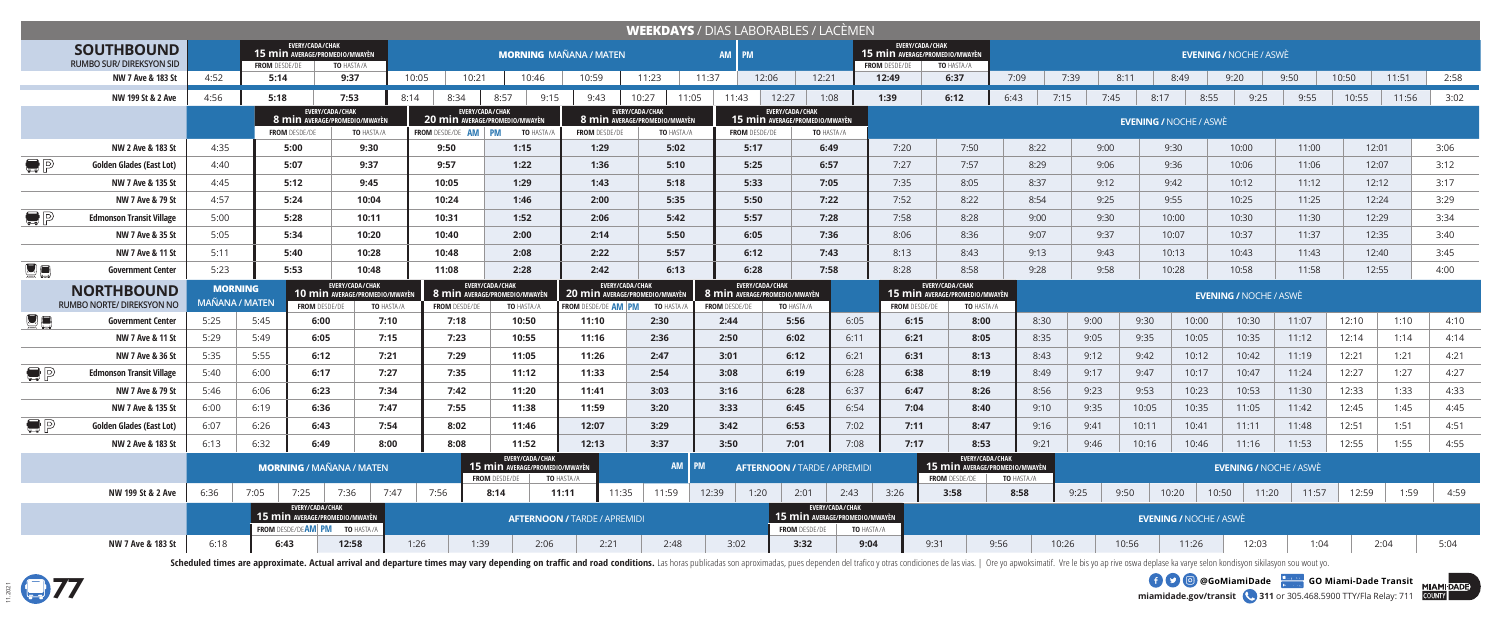

**miamidade.gov/transit 311** or 305.468.5900 TTY/Fla Relay: 711 **EXAMPLE OF A GOOG COMIAMIDAde COMIAMI-Dade Transit** 

| <b>SATURDAY / SÁBADO / SAMDI</b> |                                                |                                                   |               |                                                                                     |                |                 |                 |               |                                                                 |                               |              |                                                                                                                                                                                                                               |      |  |  |  |  |  |  |  |  |
|----------------------------------|------------------------------------------------|---------------------------------------------------|---------------|-------------------------------------------------------------------------------------|----------------|-----------------|-----------------|---------------|-----------------------------------------------------------------|-------------------------------|--------------|-------------------------------------------------------------------------------------------------------------------------------------------------------------------------------------------------------------------------------|------|--|--|--|--|--|--|--|--|
|                                  | <b>SOUTHBOUND</b><br>RUMBO SUR/ DIREKSYON SID  |                                                   |               | <b>MORNING / MAÑANA / MATEN</b>                                                     |                |                 | AM PM           |               | <b>AFTERNOON AND EVENING / TARDE Y NOCHE / APREMIDI AK ASWÈ</b> |                               |              |                                                                                                                                                                                                                               |      |  |  |  |  |  |  |  |  |
|                                  | NW 7 Ave & 183 St                              |                                                   |               |                                                                                     |                |                 |                 |               |                                                                 |                               |              | 4:53   5:50   6:09   6:34   6:43   7:44   7:29   7:54   8:07   8:28   8:42   9:05   9:18   9:45   9:35   10:25   11:05   11:05   11:18   11:58   12:25   12:38   10:25   12:38   3:05   2:38   3:05   3:18   3:45   3:58   4: |      |  |  |  |  |  |  |  |  |
|                                  |                                                | NW 199 St & 2 Ave $\left  4:57 \right  5:54$ 6:13 | 6:53<br> 7:33 | 8:11<br>8:46                                                                        | 10:04<br>9:24  | 10:44<br> 11:24 | 12:04<br> 12:44 | 1:24<br> 2:04 | 2:44<br> 3:24                                                   | 4:04                          | 4:44<br>5:28 | $6:20$ 6:50 7:50 8:53 9:54 10:54 11:57 3:03                                                                                                                                                                                   |      |  |  |  |  |  |  |  |  |
|                                  |                                                | <b>MORNING / MAÑANA / MATEN</b>                   |               | EVERY/CADA/CHAK 20 min AVERAGE/PROMEDIO/MWAYÈN<br><b>FROM</b> DESDE/DE <b>AM PM</b> | TO HASTA/A     |                 |                 |               |                                                                 | <b>EVENING / NOCHE / ASWÈ</b> |              |                                                                                                                                                                                                                               |      |  |  |  |  |  |  |  |  |
|                                  | NW 2 Ave & 183 St                              | 5:01                                              | 5:39          | 5:58                                                                                | 5:55           | 6:25            | 6:55            | 7:55          | 8:58                                                            | 9:59                          | 10:59        | 12:02                                                                                                                                                                                                                         | 3:07 |  |  |  |  |  |  |  |  |
| $\blacksquare$ $\blacksquare$    | <b>Golden Glades (East Lot)</b>                | 5:07                                              | 5:42          | 6:04                                                                                | 6:02           | 6:32            | 7:02            | 8:02          | 9:05                                                            | 10:05                         | 11:05        | 12:08                                                                                                                                                                                                                         | 3:13 |  |  |  |  |  |  |  |  |
|                                  | NW 7 Ave & 135 St                              | 5:13                                              | 5:47          | 6:11                                                                                | 6:10           | 6:40            | 7:10            | 8:10          | 9:12                                                            | 10:12                         | 11:12        | 12:13                                                                                                                                                                                                                         | 3:18 |  |  |  |  |  |  |  |  |
|                                  | NW 7 Ave & 79 St                               | 5:27                                              | 6:00          | 6:25                                                                                | 6:26           | 6:56            | 7:26            | 8:26          | 9:26                                                            | 10:26                         | 11:26        | 12:27                                                                                                                                                                                                                         | 3:32 |  |  |  |  |  |  |  |  |
| $\blacksquare$ $\blacksquare$    | <b>Edmonson Transit Village</b>                | 5:30                                              | 6:04          | 6:30                                                                                | 6:31           | 7:01            | 7:31            | 8:31          | 9:31                                                            | 10:31                         | 11:31        | 12:32                                                                                                                                                                                                                         | 3:37 |  |  |  |  |  |  |  |  |
|                                  | NW 7 Ave & 35 St                               | 5:37                                              | 6:10          | 6:37                                                                                | 6:38           | 7:08            | 7:38            | 8:38          | 9:38                                                            | 10:38                         | 11:38        | 12:37                                                                                                                                                                                                                         | 3:42 |  |  |  |  |  |  |  |  |
|                                  | NW 7 Ave & 11 St                               | 5:44                                              | 6:17          | 6:44                                                                                | 6:44           | 7:14            | 7:44            | 8:44          | 9:44                                                            | 10:44                         | 11:44        | 12:42                                                                                                                                                                                                                         | 3:47 |  |  |  |  |  |  |  |  |
| <b>De</b>                        | <b>Government Center</b>                       | 5:58                                              | 6:28          | 6:58                                                                                | 6:58           | 7:28            | 7:58            | 8:58          | 9:58                                                            | 10:58                         | 11:58        | 12:55                                                                                                                                                                                                                         | 4:00 |  |  |  |  |  |  |  |  |
|                                  | <b>NORTHBOUND</b><br>RUMBO NORTE/ DIREKSYON NO | <b>MORNING / MAÑANA / MATEN</b>                   |               | EVERY/CADA/CHAK 20 min AVERAGE/PROMEDIO/MWAYÈN<br><b>FROM</b> DESDE/DE <b>AM</b> PM | TO HASTA/A     |                 |                 |               |                                                                 | <b>EVENING / NOCHE / ASWÈ</b> |              |                                                                                                                                                                                                                               |      |  |  |  |  |  |  |  |  |
| 夏日                               | <b>Government Center</b>                       | 6:00                                              | 6:30          | 7:00                                                                                | 7:00           | 7:30            | 8:00            | 9:00          | 10:00                                                           | 11:10                         | 12:10        | 1:10                                                                                                                                                                                                                          | 4:10 |  |  |  |  |  |  |  |  |
|                                  | NW 7 Ave & 11 St                               | 6:05                                              | 6:35          | 7:05                                                                                | 7:06           | 7:36            | 8:06            | 9:05          | 10:05                                                           | 11:15                         | 12:15        | 1:15                                                                                                                                                                                                                          | 4:15 |  |  |  |  |  |  |  |  |
|                                  | NW 7 Ave & 36 St                               | 6:11                                              | 6:41          | 7:11                                                                                | 7:14           | 7:44            | 8:14            | 9:12          | 10:12                                                           | 11:22                         | 12:21        | 1:21                                                                                                                                                                                                                          | 4:21 |  |  |  |  |  |  |  |  |
| $\bigoplus$ $\bigoplus$          | <b>Edmonson Transit Village</b>                | 6:17                                              | 6:47          | 7:17                                                                                | 7:20           | 7:50            | 8:20            | 9:17          | 10:17                                                           | 11:27                         | 12:26        | 1:26                                                                                                                                                                                                                          | 4:26 |  |  |  |  |  |  |  |  |
|                                  | NW 7 Ave & 79 St                               | 6:23                                              | 6:53          | 7:23                                                                                | 7:27           | 7:57            | 8:27            | 9:24          | 10:24                                                           | 11:34                         | 12:32        | 1:32                                                                                                                                                                                                                          | 4:32 |  |  |  |  |  |  |  |  |
|                                  | NW 7 Ave & 135 St                              | 6:37                                              | 7:07          | 7:37                                                                                | 7:41           | 8:11            | 8:41            | 9:38          | 10:38                                                           | 11:48                         | 12:44        | 1:44                                                                                                                                                                                                                          | 4:44 |  |  |  |  |  |  |  |  |
| $\bigoplus$ $\bigcap$            | <b>Golden Glades (East Lot)</b>                | 6:44                                              | 7:14          | 7:44                                                                                | 7:48           | 8:18            | 8:48            | 9:45          | 10:45                                                           | 11:55                         | 12:50        | 1:50                                                                                                                                                                                                                          | 4:50 |  |  |  |  |  |  |  |  |
|                                  | NW 2 Ave & 183 St                              | 6:49                                              | 7:19          | 7:49                                                                                | 7:53           | 8:23            | 8:53            | 9:50          | 10:50                                                           | 12:00                         | 12:54        | 1:54                                                                                                                                                                                                                          | 4:54 |  |  |  |  |  |  |  |  |
|                                  | NW 199 St & 2 Ave                              | 6:54 7:24 7:54                                    | 8:34<br>9:16  | 10:41<br>10:01                                                                      | 11:21<br>12:01 | 1:21<br> 12:41  | 2:01<br>2:41    | 3:21<br> 4:01 | 5:21<br>4:41                                                    | 6:01<br>6:38                  | 7:19         | 7:59 8:29 8:59 9:55 10:55 12:04 12:58 1:58 4:58                                                                                                                                                                               |      |  |  |  |  |  |  |  |  |
|                                  |                                                |                                                   |               |                                                                                     |                |                 |                 |               |                                                                 |                               |              | NW 7 Ave & 183 St   6:56   7:29   7:29   7:29   7:39   7:59   8:15   8:39   8:55   9:22   9:39   10:07   10:20   10:47   11:00   11:27   11:00   11:27   1:30   2:07   2:20   2:37   3:00   3:27   3:00   3:27   3:00   3:27  |      |  |  |  |  |  |  |  |  |

Scheduled times are approximate. Actual arrival and departure times may vary depending on traffic and road conditions. | Las horas publicadas son aproximadas, pues dependen del trafico y otras condiciones de las vias. | Or